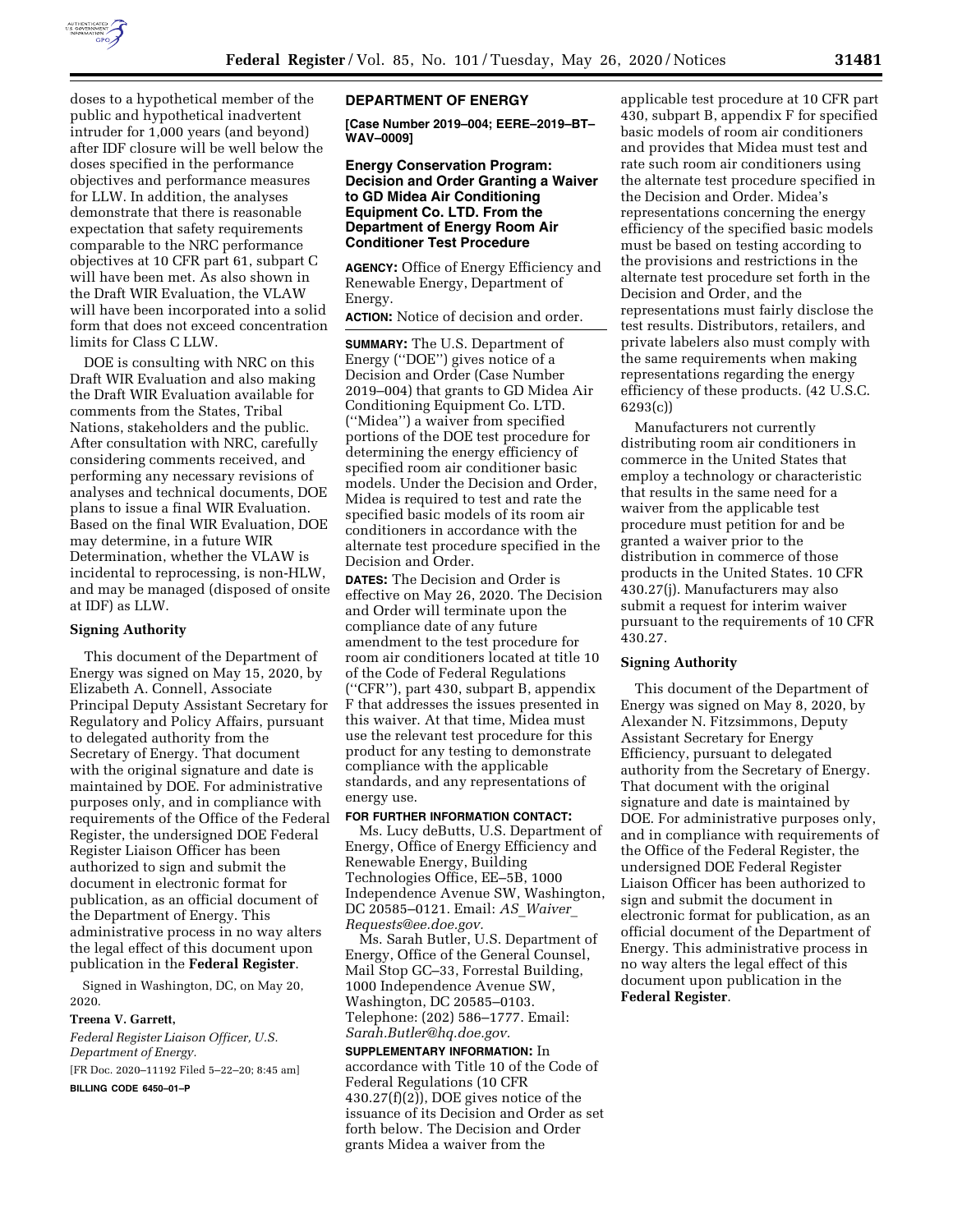Signed in Washington, DC, on May 20, 2020.

#### **Treena V. Garrett,**

*Federal Register Liaison Officer, U.S. Department of Energy.* 

## **Case #2019–004: Decision and Order**

## **I. Background and Authority**

The Energy Policy and Conservation Act, as amended ("EPCA"),<sup>1</sup> authorizes the U.S. Department of Energy (''DOE'') to regulate the energy efficiency of a number of consumer products and certain industrial equipment. (42 U.S.C. 6291–6317) Title III, Part B 2 of EPCA established the Energy Conservation Program for Consumer Products Other Than Automobiles, which sets forth a variety of provisions designed to improve energy efficiency for certain types of consumer products. These products include room air conditioners, the focus of this document. (42 U.S.C. 6292(a)(2))

The energy conservation program under EPCA consists essentially of four parts: (1) Testing, (2) labeling, (3) Federal energy conservation standards, and (4) certification and enforcement procedures. Relevant provisions of EPCA include definitions (42 U.S.C. 6291), test procedures (42 U.S.C. 6293), labeling provisions (42 U.S.C. 6294), energy conservation standards (42 U.S.C. 6295), and the authority to require information and reports from manufacturers (42 U.S.C. 6296).

The Federal testing requirements consist of test procedures that manufacturers of covered products must use as the basis for: (1) Certifying to DOE that their products comply with the applicable energy conservation standards adopted pursuant to EPCA (42 U.S.C. 6295(s)), and (2) making other representations about the efficiency of that product (42 U.S.C. 6293(c)). Similarly, DOE must use these test procedures to determine whether the product complies with relevant standards promulgated under EPCA. (42 U.S.C. 6295(s))

Under 42 U.S.C. 6293, EPCA sets forth the criteria and procedures DOE is required to follow when prescribing or amending test procedures for covered products. EPCA requires that any test procedures prescribed or amended under this section must be reasonably designed to produce test results which reflect energy efficiency, energy use or estimated annual operating cost of a

covered product during a representative average use cycle or period of use and requires that test procedures not be unduly burdensome to conduct. (42 U.S.C. 6293(b)(3)) The test procedure for room air conditioners is contained at 10 CFR part 430, subpart B, appendix F (''Appendix F'').

Any interested person may submit a petition for waiver from DOE's test procedure requirements. 10 CFR 430.27(a)(1). DOE will grant a waiver from the test procedure requirements if DOE determines either that the basic model for which the waiver was requested contains a design characteristic that prevents testing of the basic model according to the prescribed test procedures, or that the prescribed test procedures evaluate the basic model in a manner so unrepresentative of its true energy consumption characteristics as to provide materially inaccurate comparative data. 10 CFR 430.27(f)(2). DOE may grant the waiver subject to conditions, including adherence to alternate test procedures. *Id.* 

## **II. Midea's Petition for Waiver: Assertions and Determinations**

By letter dated March 25, 2019, Midea America, Inc. filed a petition for waiver and a petition for interim waiver from the DOE room air conditioner test procedure set forth in Appendix F on behalf of GD Midea Air Conditioning Equipment Co. LTD. (''Midea''). According to Midea, the current DOE test procedure for room air conditioners, which provides for testing at full-load performance only (*i.e.,* at a single indoor and high-temperature outdoor operating condition), does not take into account the benefits of variable-speed room air conditioners, with their part-load performance characteristics, and misrepresents their actual energy consumption.3 Midea noted that Appendix F requires testing room air conditioners only with full-load performance, in part, as a result of DOE having previously concluded that widespread use of part-load technology in room air conditioners was not likely to be stimulated by the development of a part-load metric. 76 FR 972, 1016 (January 6, 2011).

Midea stated that, to operate in the most efficient possible manner, variablespeed room air conditioners adjust the compressor rotation speed based upon demand to maintain the desired

temperature in the home without turning the compressor and blower motor(s) on and off. Midea claimed that, compared to room air conditioners without variable-speed compressors, this ability to adjust to conditions results in both significant energy savings and faster cooling. Midea asserted that, because the DOE test procedure does not account for partload characteristics, the results of the test procedure are not representative of the benefits of variable-speed room air conditioners.

Midea requested testing the basic models specified in its petition according to the test procedure for variable-speed room air conditioners prescribed by DOE in an interim waiver granted to LG Electronics USA, Inc. (''LG''). That waiver required testing variable-speed room air conditioners according to the test procedure in Appendix F, except that, instead of a single rating condition, testing of a variable-speed room air conditioner occurred at four rating conditions. 83 FR 30717 (''LG Notice of Petition for Waiver''). On May 8, 2019, DOE issued a Decision and Order to LG that supersedes the interim waiver (''LG Decision and Order'') and includes additional specifications from DOE. 84 FR 20111.

On December 13, 2019, DOE published a notice that announced its receipt of the petition for waiver and granted Midea an interim waiver. 84 FR 68159 (''Midea Notice of Petition for Waiver''). In the Midea Notice of Petition for Waiver, DOE presented Midea's claim that the results of the test procedure in Appendix F are not representative of the actual energy consumption of the variable-speed room air conditioners specified in Midea's petition for wavier and the requested alternate test procedure described above.

In the Midea Notice of Petition for Wavier, DOE reviewed the alternate procedure suggested by Midea in the March 25, 2019 letter, along with the additional performance modeling and analysis performed by DOE conducted in evaluation of the LG Interim Waiver.4 Based on this review, DOE determined that the alternate test procedure specified in the LG Decision and Order (which is based on the alternate test procedure recommended by Midea) would allow for a more accurate measurement of efficiency of the specified basic models of variable-speed

<sup>1</sup>All references to EPCA in this document refer to the statute as amended through America's Water Infrastructure Act of 2018, Public Law 115–270 (Oct. 23, 2018).

<sup>2</sup>For editorial reasons, upon codification in the U.S. Code, Part B was redesignated as Part A.

<sup>3</sup>The specific basic models for which the petition applies are Midea brand room air conditioner basic models MAW08V1DWT, MAW08V1QWT, MAW10V1DWT, MAW10V1QWT, MAW12V1DWT, and MAW12V1QWT. These basic model names were provided by Midea in its March 25, 2019 petition.

<sup>4</sup>The modeling and analysis conducted in evaluation of the LG Interim Waiver is available at: *[https://www.regulations.gov/docket?D=EERE-2018-](https://www.regulations.gov/docket?D=EERE-2018-BT-WAV-0006)  [BT-WAV-0006.](https://www.regulations.gov/docket?D=EERE-2018-BT-WAV-0006)*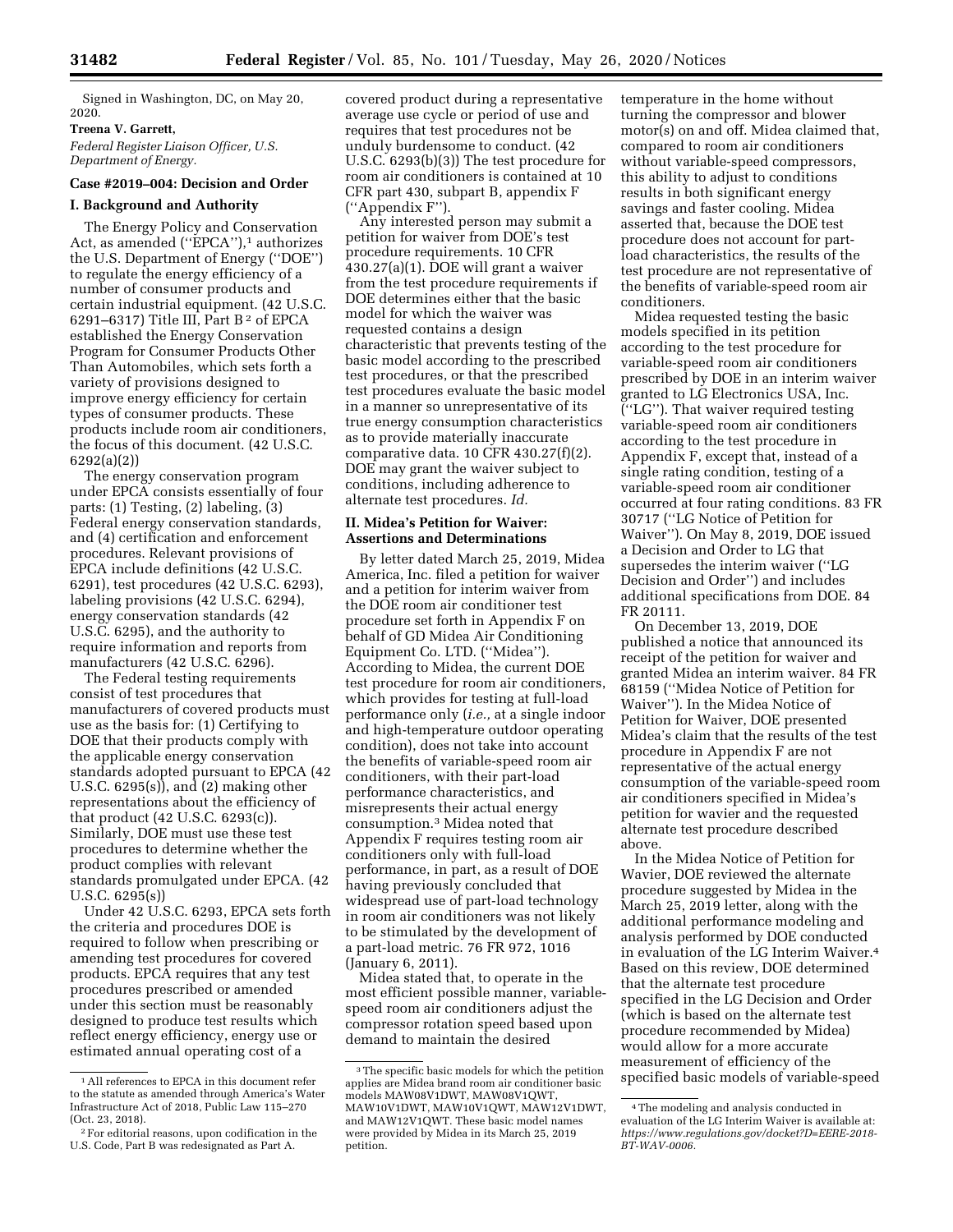room air conditioners, while alleviating problems with testing and efficiency representations of the basic models specified by Midea.

Under the alternate test procedure prescribed in the Interim Waiver Order issued to Midea, the test unit's weighted-average combined energy efficiency ratio (''CEER'') metric is calculated from the individual CEER values obtained at four rating conditions. The room air conditioner weighting factors for each rating temperature are based on the fractional temperature bin hours provided in Table 19 of DOE's test procedure for central air conditioners (10 CFR part 430, subpart B, appendix M (''Appendix M'')). This weighted-average value is adjusted to normalize it against the expected weighted-average CEER under the same four rating conditions of a theoretical comparable single-speed room air conditioner. This theoretical air conditioner is one that at the 95 degree Fahrenheit (°F) test condition performs the same as the variable-speed test unit, but with differing performance at the other rating conditions. The differing performance is due to optimization of the refrigeration system efficiency through compressor speed adjustments to eliminate cycling losses and better match the cooling load. To determine the test unit's final rated CEER value, the measured performance of the variable-speed room air conditioner when tested at the 95 °F rating condition according to Appendix F is multiplied by a performance adjustment factor. The factor reflects the average performance improvement due to the variable-speed compressor across multiple rating conditions.

Additionally, DOE included the following specifications in the alternate test procedure. First, DOE provided compressor speed definitions to harmonize the alternate test procedure with industry standards. Second, because fixed compressor speeds are critical to the repeatability of the alternate test procedure, the Interim Waiver Order requires that Midea provide all necessary instructions to maintain the compressor speeds required for each test condition.5 This includes the compressor frequency set points at each test condition, instructions necessary to maintain the compressor speeds required for each test condition, and the control settings used for the variable components.6 Third,

DOE modified the annual energy consumption and corresponding cost calculations by specifying the correct method to incorporate electrical power input data in 10 CFR 430.23(f) to ensure EnergyGuide labels present consistent and appropriate information to consumers. Fourth, DOE adjusted the CEER calculations in Appendix F for clarity. Fifth, as discussed in the LG Decision and Order, DOE did not allow the option provided in the LG Interim Waiver and suggested by the Midea's petition for waiver to test the specified variable-speed room air conditioners using the air-enthalpy method. There were two reasons for this. One was that, compared to the calorimeter method, the air-enthalpy method's measured results differ; and two, there is heat transfer within and through the unit chassis that the calorimeter method captures but the air-enthalpy method does not. 84 FR 20111, 20117. Sixth, to ensure that the low and intermediate compressor speeds result in representative cooling capacities under reduced loads, the low compressor speed definition required that the test unit's measured cooling capacity at the 82 °F rating condition be no less than 47 percent and no greater than 57 percent of the measured cooling capacity when operating at the full compressor speed at the 95 °F rating condition.7 8

7The compressor speed nomenclature and definition clarifications are derived from to the Air-Conditioning, Heating, and Refrigeration Institute (''AHRI'') Standard 210/240–2017, ''Performance Rating of Unitary Air-conditioning & Air-source Heat Pump Equipment,'' and adapted to be applicable to room ACs. Equation 11.60 in AHRI Standard 210/240–2017 relates the building load to an AC's full-load cooling capacity and outdoor temperature, and assumes full-load operation at 98 °F outdoor temperature. To provide consistency with the full-load test condition for room ACs, DOE adjusted (*i.e.,* normalized) this equation to reflect full-load operation at 95 °F outdoor temperature. Using the adjusted equation suggests that the representative cooling load at the 82 °F rating condition would be 57 percent of the full-load cooling capacity for room air conditioners. DOE recognizes that variable-speed room ACs may use compressors that vary their speed in discrete steps and may not be able to operate at a speed that provides exactly 57 percent cooling capacity. Therefore, the defined cooling capacity associated with the low compressor speed is presented as a 10 percent range rather than a single value. 57 percent cooling load is the upper bound of the 10-percent range defining the cooling capacity associated with the lower compressor speed (*i.e.,* the range is defined as 47 to 57 percent). This ensures that the variable-speed room AC is capable of matching the representative cooling load (57 percent of the

In the Midea Notice of Petition for Waiver, DOE also solicited comments from interested parties on all aspects of the petition and the specified alternate test procedure. *Id.* DOE received one substantive comment, jointly submitted by Pacific Gas and Electric Company (''PG&E''), San Diego Gas and Electric (''SDG&E''), and Southern California Edison (''SCE'') (hereinafter the ''California IOUs''). On January 27, 2020, Midea subsequently submitted a rebuttal statement (pursuant to 10 CFR  $430.27(d)(3)$  in response to this comment.9

The California IOUs recommended that DOE deny Midea's petition for waiver and rescind the interim waiver. They urged DOE to address the issues raised in the petition for waiver through a room air conditioner test procedure rulemaking rather than by granting Midea a test procedure waiver. The California IOUs contend that the waiver review process does not allow stakeholders sufficient opportunity to consider, evaluate, and review the proposed significant changes to the room air conditioner test procedure in the alternate test procedure specified by DOE in the Midea Notice of Interim Waiver. The California IOUs added that the number of amendments to the alternate test procedure granted to LG in the LG Decision and Order proposed by DOE for the Midea Notice of Interim Waiver show that more extensive discussion of the issues raised in Midea's petition for waiver are required. (California IOUs, No. 5 at p. 1)

In its rebuttal statement, Midea stated that it is appropriate for DOE to grant a test procedure waiver and then subsequently consider similar changes to the test procedure in a rulemaking. Midea asserted that the purpose of the

<sup>8</sup>Two aspects of the cooling load range are important: (1) The cooling load at 82 °F should be no more than 57 percent of the full-load cooling capacity according to AHRI Standard 210/240– 2017, and (2) a 10-percent tolerance on the measured cooling capacity is necessary because some variable-speed room ACs adjust speed in discrete steps, so it may not be possible to achieve the 57-percent condition exactly. To provide for the 10-percent tolerance, DOE requires the 57-percent cooling load condition as the upper end of the range and allows down to a 47-percent cooling load. This ensures the cooling load never exceeds 57 percent.

9 DOE also received a non-substantive comment submitted anonymously. Comments and the rebuttal statement can be accessed at: *[https://](https://www.regulations.gov/docket?D=EERE-2019-BT-WAV-0009) [www.regulations.gov/docket?D=EERE-2019-BT-](https://www.regulations.gov/docket?D=EERE-2019-BT-WAV-0009)[WAV-0009.](https://www.regulations.gov/docket?D=EERE-2019-BT-WAV-0009)* 

<sup>5</sup> Docket No. EERE–2019–BT–WAV–0009–0003 6Pursuant to 10 CFR 1004.11, if the manufacturer submits information that it believes to be confidential and exempt by law from public disclosure, the manufacturer should submit via

email, postal mail, or hand delivery two wellmarked copies: One copy of the document marked ''confidential'' including all the information believed to be confidential, and one copy of the document marked ''non-confidential'' with the information believed to be confidential deleted. DOE will make its own determination about the confidential status of the information and treat it according to its determination.

maximum) at the 82 °F rating condition, while providing the performance benefits associated with variable-speed operation. In contrast, if the 10 percent range were to be defined as, for example, 52 to 62 percent (with 57 percent as the midpoint), a variable-speed room AC could be tested at 60 percent, for example, without demonstrating the capability to maintain variable-speed performance down to 57 percent.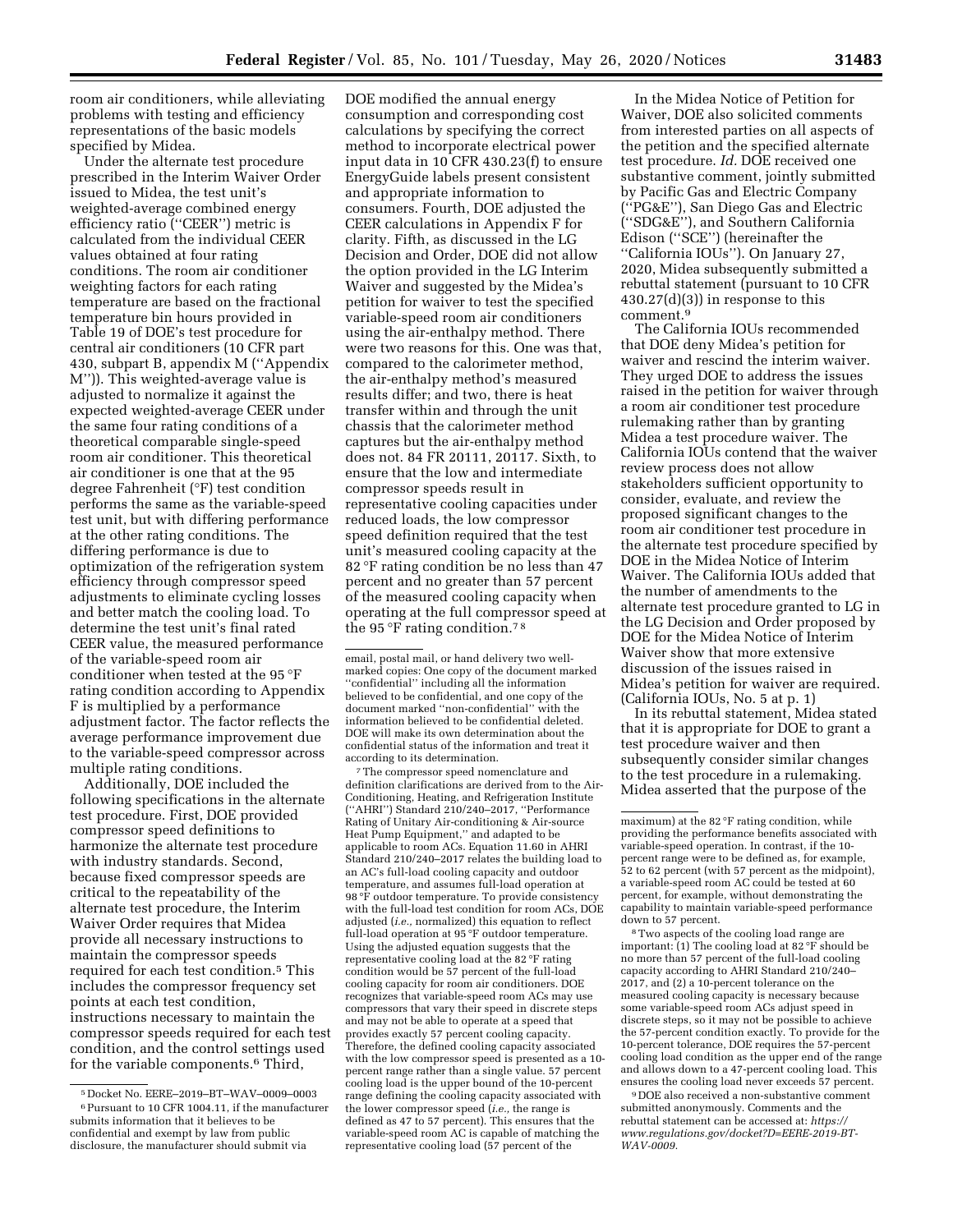DOE test procedure waiver process is to grant manufacturers relief more quickly than the rulemaking process, and then to ensure that the same test procedure changes are considered more generally through the rulemaking process. Midea further commented that 10 CFR 430.27(j) provides a framework for considering waivers regarding the same technology addressed in a prior waiver, as in this case with the LG Decision and Order. Additionally, Midea stated that the most recent version of the Association of Home Appliance Manufacturers (''AHAM'') room air conditioner test procedure, AHAM RAC–1–2019, incorporates the same approach to testing variable-speed room air conditioners as DOE specifies in the alternate test procedure, further supporting Midea's petition for waiver. (Midea, No. 7 at pp. 4–5)

DOE generally agrees with Midea's response, and notes that, pursuant to 10 CFR 430.27(h), DOE will grant a waiver from the test procedure requirements if DOE determines either that the basic model(s) for which the waiver was requested contains a design characteristic that prevents testing of the basic model according to the prescribed test procedures, or that the prescribed test procedures evaluate the basic model in a manner so unrepresentative of its true energy or water consumption characteristics as to provide materially inaccurate comparative data. As discussed, DOE has made such a determination. Following the grant of any waiver, DOE must publish a notice of proposed rulemaking in the **Federal Register** to amend its regulations so as to eliminate the need for continuation of the waiver and that, as soon thereafter as practicable, DOE must publish a final rule in the **Federal Register**. 10 CFR 430.27(l). Therefore, variable-speed room air conditioner performance will be addressed in the next test procedure rulemaking. Pursuant to 10 CFR 430.27(h)(2), waivers addressed by DOE in a test procedure rulemaking terminate on the effective date of the final rule.

The California IOUs also questioned the use of weighting factors for the four test conditions in the alternate test procedure based on factors in the central air conditioner test procedure in Appendix M. They stated that DOE has not sufficiently justified how room air conditioner operation is similar enough to that of central air conditioners to justify use of the same weighting schema. (California IOUs, No. 5 at p. 2)

As the California IOUs noted, the test condition weighting factors specified in the alternate test procedure are those in Appendix M, the test procedure for

central air conditioners and heat pumps. The Appendix M values are based on Air-Conditioning, Heating, and Refrigeration Institute (''AHRI'') Standard 210/240–2008 ''Performance Rating of Unitary Air-conditioning & Air-source Heat Pump Equipment'' (''AHRI 210/240–2008''), which provides test condition outdoor temperature weighting factors based on building loads, not specifically for central air conditioners. Although room air conditioners may be used under different conditions than central air conditioners, the building load calculation and weighting factor table provided in AHRI 210/240–2008 specifically account for different outdoor temperatures and resulting building loads, and therefore are equally suitable for room air conditioners and central air conditioners. AHRI 210/240– 2008 is an industry recognized consensus standard. In addition, DOE adjusted this weighting to eliminate lower temperatures at which room air conditioners would not typically be used.

The California IOUs also stated that the sources for the two modeling adjustment factors used to determine the increased capacity and reduced electrical power input of a comparable theoretical single-speed room air conditioner performance at lower temperature outdoor test conditions are unclear. As a result, the California IOUs claimed that DOE had not demonstrated that a CEER value for a variable-speed room air conditioner determined using the alternate test procedure would be comparable to a CEER for a single-speed room air conditioner. (California IOUs, No. 5 at p. 2)

In response to the California IOUs comments, Midea stated that DOE has already addressed the California IOUs' concerns about the modeling adjustment factors in the LG Decision and Order. Midea added that these arguments do not demonstrate why DOE should not grant Midea a waiver. (Midea, No. 7 at pp. 2–3)

The capacity and power modeling adjustment factors in section 5.4.1 of the alternate test procedure are the same as those in the alternate test procedure granted to LG in the LG Decision and Order. DOE confirmed these adjustment factors for that alternate test procedure because they aligned with DOE test data and modeling, and is including them in the alternate test procedure for Midea for the same reasons. Therefore, DOE is confident that the capacity and power modeling adjustment factor values suggested by LG to estimate performance of a theoretical comparable single-speed room air conditioner at

reduced outdoor temperature conditions are appropriate and representative of expected performance.

With respect to the performance adjustment factor calculated in section 5.4.8 of the alternate test procedure, DOE requires the use of this factor to ensure that variable-speed room air conditioner CEER values determined using the alternate test procedure are comparable to single-speed room air conditioner values determined in accordance with the current singlespeed test method. The performance adjustment factor is calculated as the percentage improvement of the weighted-average CEER value of the variable-speed room air conditioner compared to the weighted-average CEER value of a theoretical comparable singlespeed room air conditioner under the four defined test conditions. After calculating the performance adjustment factor, it is multiplied by the CEER value of the variable-speed unit when tested at the 95 °F test condition according to Appendix F, resulting in the final CEER metric for the variablespeed room air conditioner. By using this approach, all CEER values are based on room air conditioner performance at the 95 °F test condition, with variablespeed room air conditioners appropriately receiving credit for their higher efficiency compared to singlespeed units at other operating conditions.

For the reasons explained here and in the Midea Notice of Petition for Waiver, absent a waiver, the basic models identified by Midea in its petition cannot be tested and rated for energy consumption on a basis representative of their true energy consumption characteristics. DOE has reviewed the recommended procedure suggested by Midea and concludes that, as modified in the Interim Waiver Order, it will allow for the accurate measurement of the energy use of the product, while alleviating the testing problems associated with Midea's implementation of DOE's applicable room air conditioner test procedure for the specified basic models.

Thus, DOE is requiring that Midea test and rate specified room air conditioner basic models according to the alternate test procedure specified in this Decision and Order, which is identical to the procedure provided in the interim waiver.

This Decision and Order is applicable only to the basic models specified and does not extend to any other basic models. DOE evaluates and grants waivers for only those basic models specifically set out in the petition, not future models that may be manufactured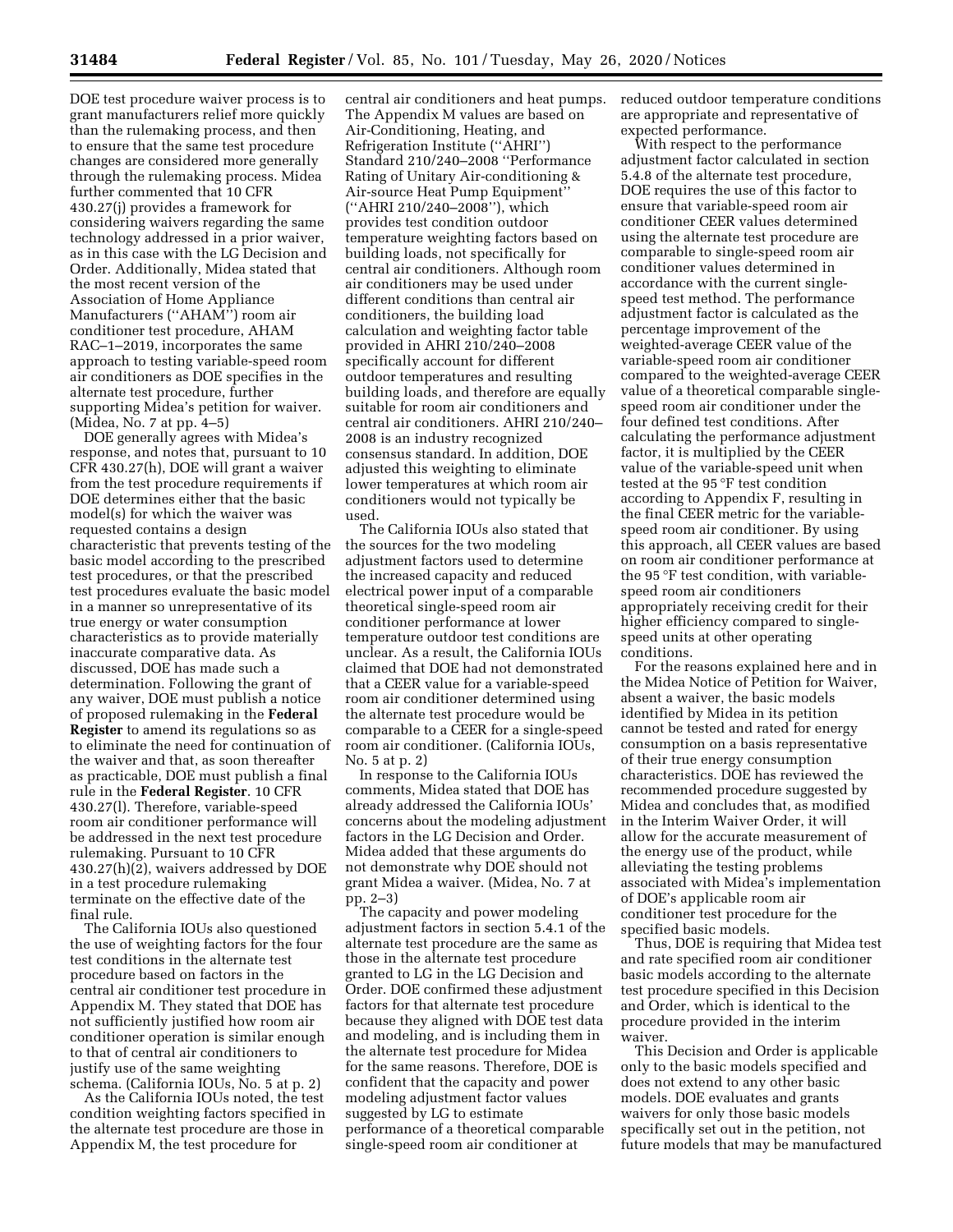by the petitioner. Midea may request that DOE extend the scope of this waiver to include additional basic models that employ the same technology as those specified in this waiver. 10 CFR 430.27(g). Midea may also submit another petition for waiver from the test procedure for additional basic models that employ a different technology and meet the criteria for test procedure waivers. 10 CFR 430.27(a)(1).

DOE notes that it may modify or rescind the waiver at any time upon DOE's determination that the factual basis underlying the petition for waiver is incorrect, or upon a determination that the results from the alternate test procedure are unrepresentative of the basic models' true energy consumption characteristics. 10 CFR 430.27(k)(1). Likewise, Midea may request that DOE rescind or modify the waiver if the company discovers an error in the information provided to DOE as part of its petition, determines that the waiver is no longer needed, or for other appropriate reasons. 10 CFR 430.27(k)(2).

As set forth above, the test procedure specified in this Decision and Order is not the same as the test procedure offered by Midea. If Midea believes that the alternate test method it suggested provides representative results and is less burdensome than the test method required by this Decision and Order, Midea may submit a request for modification under 10 CFR 430.27(k)(2) that addresses the concerns that DOE has specified with that procedure. Midea may also submit another less burdensome alternative test procedure not expressly considered in this notice under the same provision.

#### **III. Consultations With Other Agencies**

In accordance with 10 CFR 430.27(f)(2), DOE consulted with the Federal Trade Commission staff concerning the Midea petition for waiver.

## **IV. Order**

After careful consideration of all the material that was submitted by Midea, the information presented in the LG Notice of Petition for Waiver, and comment received in this matter, it is *ordered* that:

(1) Midea must, as of the date of publication of this Order in the **Federal Register**, test and rate the following room air conditioner basic models with the alternate test procedure as set forth in paragraph (2):

| Brand | Basic model |  |  |
|-------|-------------|--|--|
| Midea | MAW08V1DWT  |  |  |

| <b>Brand</b>            | Basic model                                                        |  |  |
|-------------------------|--------------------------------------------------------------------|--|--|
| Midea<br>Midea<br>Midea | MAW08V1QWT<br>MAW10V1DWT<br>MAW10V1QWT<br>MAW12V1DWT<br>MAW12V1QWT |  |  |

(2) The alternate test procedure for the Midea basic models specified in paragraph (1) of this Order is the test procedure for room air conditioners prescribed by DOE at 10 CFR part 430, subpart B, appendix F and 10 CFR 430.23(f), except: (i) The combined energy efficiency ratio (''CEER'') is determined as detailed below, and (ii) the average annual energy consumption referenced in 10 CFR 430.23(f)(3) is calculated as detailed below. In addition, for each basic model specified in paragraph (1), compressor speeds at each test condition and control settings for the variable components are to be maintained according to the instructions Midea submitted to DOE (*[https://](https://www.regulations.gov/document?D=EERE-2019-BT-WAV-0009-0003) [www.regulations.gov/](https://www.regulations.gov/document?D=EERE-2019-BT-WAV-0009-0003) [document?D=EERE-2019-BT-WAV-](https://www.regulations.gov/document?D=EERE-2019-BT-WAV-0009-0003)*

*[0009-0003](https://www.regulations.gov/document?D=EERE-2019-BT-WAV-0009-0003)*). All other requirements of Appendix F and DOE's other relevant regulations remain applicable.

In 10 CFR 430.23, in paragraph (f) revise paragraph (3)(i) to read as follows:

The electrical power input in kilowatts as calculated in section 5.2.1 of appendix F to this subpart, and

In 10 CFR 430.23, in paragraph (f) revise paragraph (5) to read as follows:

(5) Calculate the combined energy efficiency ratio for room air conditioners, expressed in Btu's per watt-hour, as follows:

(i) Calculate the quotient of:

(A) The cooling capacity as determined at the 95 °F outdoor test condition, Capacity<sub>1</sub>, in Btus per hour, as measured in accordance with section 5.1 of appendix F to this subpart multiplied by the representative average-use cycle of 750 hours of compressor operation per year, divided by

(B) The combined annual energy consumption, in watt hours, which is the sum of the annual energy consumption for cooling mode, calculated in section 5.4.2 of appendix F to this subpart for test condition 1 in Table 1 of appendix F to this subpart, and the standby mode and off mode energy consumption, as measured in accordance with section 5.3 of appendix F to this subpart. Multiply the sum of the annual energy consumption in cooling mode and standby mode and off mode energy consumption by a conversion factor of 1,000 to convert kilowatt-hours to watt-hours.

(ii) Multiply the quotient calculated in paragraph (f)(5)(i) of this section by  $(1 + Fp)$ , where  $Fp$  is the variable-speed room air conditioner unit's performance adjustment factor as calculated in section 5.4.8 of appendix F to this subpart.

(iii) Round the resulting value from paragraph (f)(5)(ii) of this section to the nearest 0.1 Btu per watt-hour.

In 10 CFR part 430, subpart B,

Appendix F:

Add in Section 1, *Definitions:*  1.8 ''Single-speed'' means a type of room air conditioner that cannot automatically adjust the compressor speed based on detected conditions.

1.9 ''Variable-speed'' means a type of room air conditioner that can automatically adjust the compressor speed based on detected conditions.

1.10 ''Full compressor speed (full)'' means the compressor speed specified by GD Midea Air Conditioning Equipment Co. LTD. (Docket No. EERE– 2019–BT–WAV–0009–0003) at which the unit operates at full load testing conditions.

1.11 ''Intermediate compressor speed (intermediate)'' means the compressor speed higher than the low compressor speed by one third of the difference between low compressor speed and full compressor speed with a tolerance of plus 5 percent (designs with non-discrete compressor speed stages) or the next highest inverter frequency step (designs with discrete compressor speed steps).

1.12 ''Low compressor speed (low)'' means the compressor speed specified by GD Midea Air Conditioning Equipment Co. LTD. (Docket No. EERE– 2019–BT–WAV–0009–0003) at which the unit operates at low load test conditions, such that Capacity<sub>4</sub>, the measured cooling capacity at test condition 4 in Table 1 of this appendix, is no less than 47 percent and no greater than 57 percent of Capacity<sub>1</sub>, the measured cooling capacity with the full compressor speed at test condition 1 in Table 1 of this appendix.

1.13 ''Theoretical comparable singlespeed room air conditioner'' means a theoretical single-speed room air conditioner with the same cooling capacity and electrical power input as the variable-speed room air conditioner unit under test, with no cycling losses considered, at test condition 1 in Table 1 of this appendix.

Add to the end of Section 2.1 *Cooling:*  For the purposes of this waiver, test each unit following the cooling mode test a total of four times: One test at each of the test conditions listed in Table 1 of this appendix, consistent with section 3.1 of this appendix.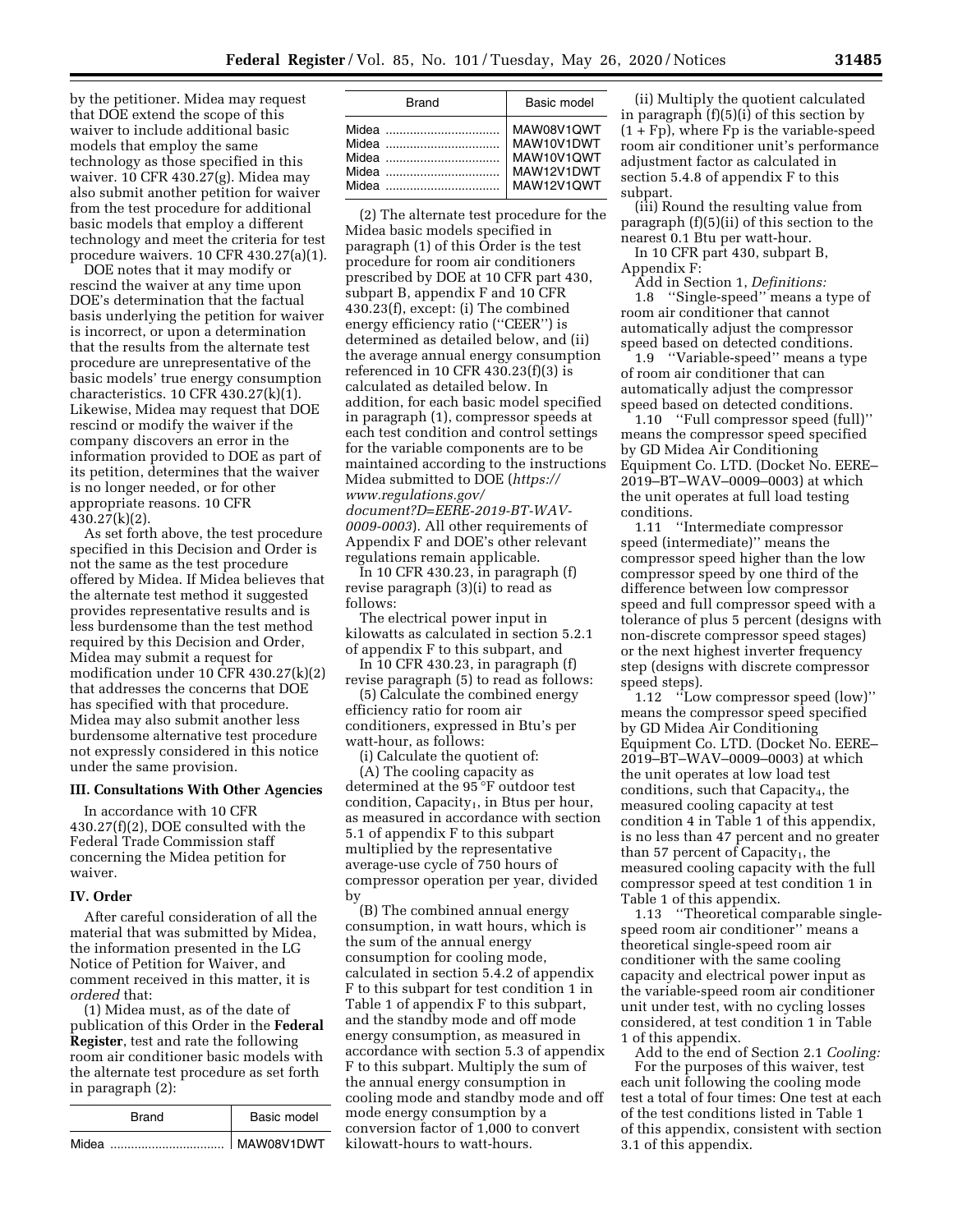Revise Section 3.1, *Cooling mode,* to read as follows:

*Cooling mode.* Establish the test conditions described in sections 4 and 5 of ANSI/AHAM RAC–1 (incorporated by reference; see 10 CFR 430.3) and in

accordance with ANSI/ASHRAE 16 (incorporated by reference; see 10 CFR 430.3), with the following exceptions: Conduct the set of four cooling mode tests with the test conditions in Table 1 of this appendix. Set the compressor

speed required for each test condition in accordance with instructions GD Midea Air Conditioning Equipment Co. LTD provided to DOE (Docket No. EERE– 2019–BT–WAV–0009–0003).

# TABLE 1—INDOOR AND OUTDOOR INLET AIR TEST CONDITIONS—VARIABLE-SPEED ROOM AIR CONDITIONERS

| Test condition | Evaporator inlet (indoor) air,<br>$\binom{^\circ}{^\circ}$ F) |                      | Condenser inlet (outdoor) air, |                          | Compressor speed                        |
|----------------|---------------------------------------------------------------|----------------------|--------------------------------|--------------------------|-----------------------------------------|
|                | Dry bulb                                                      | Wet bulb             | Dry bulb                       | Wet bulb                 |                                         |
|                | 80<br>80<br>80<br>80                                          | 67<br>67<br>67<br>67 | 95<br>92<br>87<br>82           | 75 I<br>72.5<br>69<br>65 | Full.<br>Full.<br>Intermediate.<br>Low. |

Replace Section 5.1 to read as follows: Calculate the condition-specific cooling capacity (expressed in Btu/h), Capacity<sub>te</sub>, for each of the four cooling mode rating test conditions (tc), as required in section 6.1 of ANSI/AHAM RAC–1 (incorporated by reference; see 10 CFR 430.3) and in accordance with ANSI/ASHRAE 16 (incorporated by reference; see 10 CFR 430.3). Notwithstanding the requirements of 10 CFR 430.23(f), when reporting cooling capacity pursuant to 10 CFR 429.15(b)(2) and calculating energy consumption and costs pursuant to 10 CFR 430.23(f), use the cooling capacity determined for test condition 1 in Table 1 of this appendix.

Replace Section 5.2 to read as follows: Determine the condition-specific electrical power input (expressed in watts),  $P_{tc}$ , for each of the four cooling mode rating test conditions, as required by section 6.5 of ANSI/AHAM RAC–1 (incorporated by reference; see 10 CFR 430.3) and in accordance with ANSI/ ASHRAE 16 (incorporated by reference; see 10 CFR 430.3). Notwithstanding the requirements of 10 CFR 430.23(f), when reporting electrical power input pursuant to 10 CFR 429.15(b)(2) and calculating energy consumption and costs pursuant to 10 CFR  $430.23(f)(5)$ , use the electrical power input value measured for test condition 1 in Table 1 of this appendix. Notwithstanding the requirements of 10 CFR 430.23(f), when calculating energy consumption and costs pursuant to 10 CFR 430.23(f)(3), use the weighted electrical power input, Pwt, calculated in section 5.2.1 of this appendix, as the electrical power input. Insert a new Section 5.2.1:

5.2.1 *Weighted electrical power input.* Calculate the weighted electrical power input in cooling mode,  $P_{wt}$ , expressed in watts, as follows:

 $P_{wt} = \sum_{tc} P_{tc} \times W_{tc}$ 

Where:

- $P_{wt}$  = weighted electrical power input, in watts, in cooling mode.
- $P_{tc}$  = electrical power input, in watts, in cooling mode for each test condition in Table 1 of this appendix.
- $W_{tc}$  = weighting factors for each cooling mode test condition: 0.05 for test condition 1, 0.16 for test condition 2, 0.31 for test condition 3, and 0.48 for test condition 4.
- tc represents the cooling mode test condition: '1" for test condition 1 (95 °F condenser inlet dry-bulb temperature), "2" for test condition 2  $(92 \text{ }^\circ)$ , "3" for test condition 3 (87 °F), and ''4'' for test condition 4  $(82 °F)$ .

Add a new Section 5.4, following Section 5.3 *Standby mode and off mode annual energy consumption:* 

5.4 *Variable-speed room air conditioner unit's performance adjustment factor.* Calculate the performance adjustment factor (Fp) as follows:

5.4.1 *Theoretical comparable singlespeed room air conditioner.* Calculate the cooling capacity, expressed in British thermal units per hour (Btu/h), and electrical power input, expressed in watts, for a theoretical comparable single-speed room air conditioner at all cooling mode test conditions.

Capacity<sub>ss\_tc</sub> = Capacity<sub>1</sub>  $\times$  (1 + (M<sub>c</sub>  $\times$  $(95-\overline{T}_{\text{tc}}))$ )

 $P_{ss\_tc} = P_1 \times (1 - (M_p \times (95 - T_{tc})))$ Where:

- Capacity<sub>ss tc</sub> = theoretical comparable singlespeed room air conditioner cooling capacity, in Btu/h, calculated for each of the cooling mode test conditions in Table 1 of this appendix.
- $Capacity<sub>1</sub> = variable-speed room air$ conditioner unit's cooling capacity, in Btu/h, measured in section 5.1 of this appendix for test condition 1 in Table 1 of this appendix.
- $P_{ss\_tc}$  = theoretical comparable single-speed room air conditioner electrical power input, in watts, calculated for each of the cooling mode test conditions in Table 1 of this appendix.
- $P_1$  = variable-speed room air conditioner

unit's electrical power input, in watts, measured in section 5.2 of this appendix for test condition 1 in Table 1 of this appendix.

- $M_c$  = adjustment factor to determine the increased capacity at lower outdoor test conditions, 0.0099.
- $M_p$  = adjustment factor to determine the reduced electrical power input at lower outdoor test conditions, 0.0076.
- $T_{tc}$  = condenser inlet dry-bulb temperature for each of the test conditions in Table 1 of this appendix (in  $\mathrm{P}F$ ).
- 95 is the condenser inlet dry-bulb temperature for test condition 1 in Table 1 of this appendix, 95 °F.
- tc as explained in section 5.2.1 of this appendix.

5.4.2 *Variable-speed room air conditioner unit's annual energy consumption for cooling mode at each cooling mode test condition.* Calculate the annual energy consumption for cooling mode under each test condition,  $AEC_{tc}$ , expressed in kilowatt-hours per year (kWh/year), as follows:

 $AEC_{tc} = 0.75 \times P_{tc}$ 

Where:

- $AEC_{tc}$  = variable-speed room air conditioner unit's annual energy consumption, in kWh/year, in cooling mode for each test condition in Table 1 of this appendix.
- $P_{tc}$  as defined in section 5.2.1 of this appendix.
- tc as explained in section 5.2.1 of this appendix.
- 0.75 is 750 annual operating hours in cooling mode multiplied by a 0.001 kWh/Wh conversion factor from watt-hours to kilowatt-hours.

5.4.3 *Theoretical comparable singlespeed room air conditioner annual energy consumption for cooling mode at each cooling mode test condition.*  Calculate the annual energy consumption for a theoretical comparable single-speed room air conditioner for cooling mode under each test condition, AEC<sub>sstc</sub>, expressed in kWh/year.

 $AEC_{ss\_tc} = 0.75 \times P_{ss\_tc}$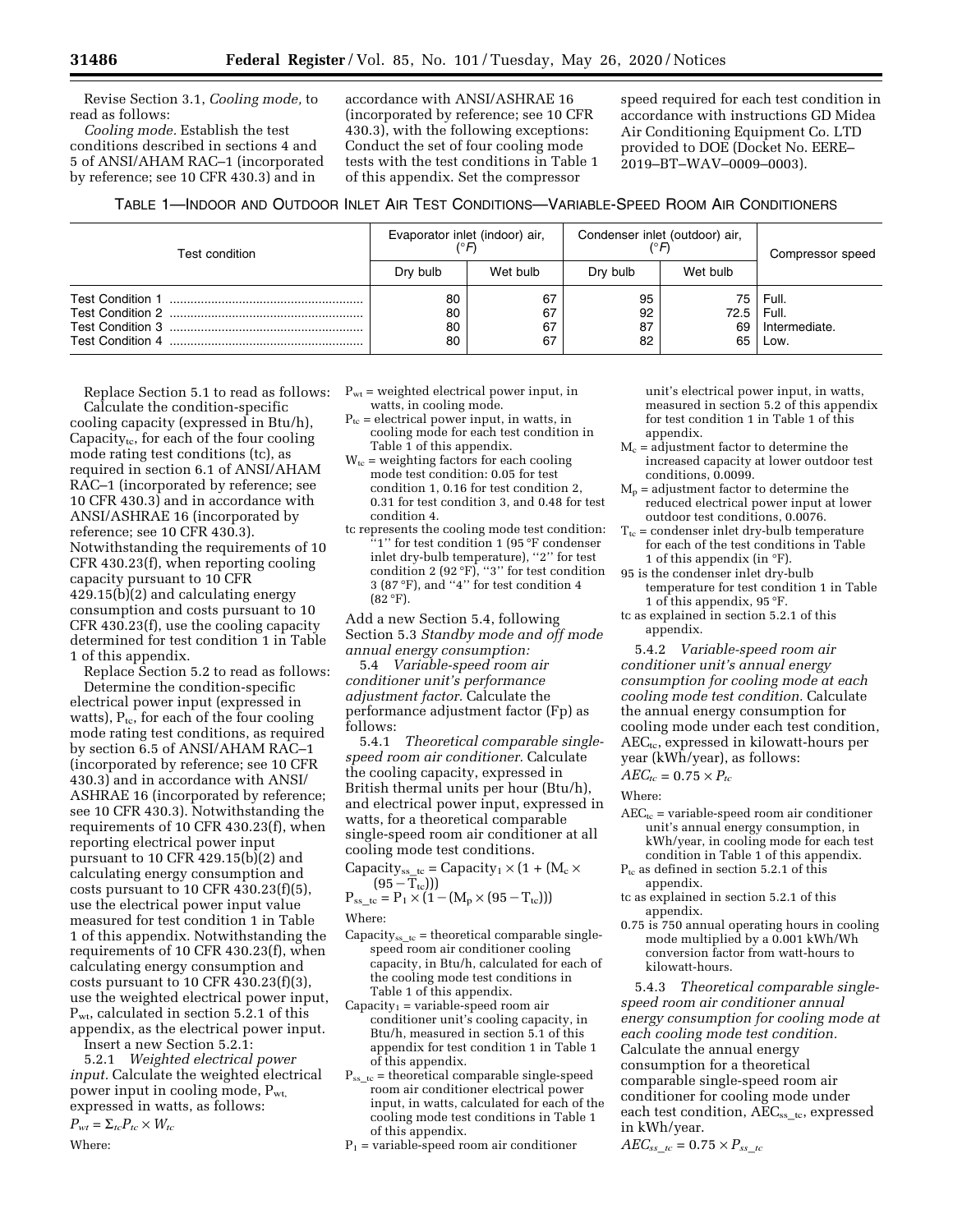Where:

- $AEC_{ss\_tc}$  = theoretical comparable singlespeed room air conditioner annual energy consumption, in kWh/year, in cooling mode for each test condition in Table 1 of this appendix.
- $P_{ss}$ <sub>tc</sub> = theoretical comparable single-speed room air conditioner electrical power input, in watts, in cooling mode for each test condition in Table 1 of this appendix, calculated in section 5.4.1 of this appendix.
- tc as explained in section 5.2.1 of this appendix.
- 0.75 as defined in section 5.4.2 of this appendix.

5.4.4 *Variable-speed room air conditioner unit's combined energy efficiency ratio at each cooling mode test condition.* Calculate the variablespeed room air conditioner unit's combined energy efficiency ratio,  $CETER_{tc.}$  for each test condition, expressed in Btu/Wh.

$$
CEER_{tc} = \frac{Capacity_{tc}}{\left(\frac{AEC_{tc} + E_{TSO}}{0.75}\right)}
$$

Where:

- $C E E R_{tc}$  = variable-speed room air conditioner unit's combined energy efficiency ratio, in Btu/Wh, for each test condition in Table 1 of this appendix.
- Capacity $_{tc}$  = variable-speed room air conditioner unit's cooling capacity, in Btu/h, for each test condition in Table 1 of this appendix, measured in section 5.1 of this appendix.
- $AEC_{tc}$  = variable-speed room air conditioner unit's annual energy consumption, in kWh/yr, in cooling mode for each test condition in Table 1 of this appendix, calculated in section 5.4.2 of this appendix.
- $E_{\text{TSO}}$  = standby mode and off mode annual energy consumption for room air conditioners, in kWh/year, calculated in section 5.3 of this appendix.
- tc as explained in section 5.2.1 of this appendix.
- 0.75 as defined in section 5.4.2 of this appendix.

5.4.5 *Theoretical comparable singlespeed room air conditioner combined energy efficiency ratio at each cooling mode test condition.* Calculate the combined energy efficiency ratio for a theoretical comparable single-speed room air conditioner, CEER<sub>ss\_tc</sub>, for each test condition, expressed in Btu/Wh.

$$
CEER_{ss\_tc} = \frac{Capacity_{ss\_tc}}{\left(\frac{AEC_{ss\_tc} + E_{TSO}}{0.75}\right)}
$$

Where:

 $CETER<sub>ss</sub>te = theoretical comparable single$ speed room air conditioner combined energy efficiency ratio, in Btu/Wh, for each test condition in Table 1 of this appendix.

- Capacity<sub>ss tc</sub> = theoretical comparable singlespeed room air conditioner cooling capacity, in Btu/h, for each test condition in Table 1 of this appendix, in Btu/h, calculated in section 5.4.1 of this appendix.
- $AEC_{ss\_tc}$  = theoretical comparable singlespeed room air conditioner annual energy consumption for each test condition in Table 1 of this appendix, in kWh/year, calculated in section 5.4.3 of this appendix.
- $E_{\text{TSO}}$  = standby mode and off mode annual energy consumption for room air conditioners, in kWh/year, calculated in section 5.3 of this appendix.
- tc as explained in section 5.2.1 of this appendix.
- 0.75 as defined in section 5.4.2 of this appendix.

5.4.6 *Theoretical comparable singlespeed room air conditioner adjusted combined energy efficiency ratio for each cooling mode test condition.*  Calculate the adjusted combined energy efficiency ratio for a theoretical comparable single-speed room air conditioner,  $C E E R_{ss\_tc\_adj}$ , with cycling losses considered, expressed in Btu/Wh.

 $CEER_{ss}$ <sub>*tc*</sub>  $_{adj} = CEER_{ss}$ <sub>*tc*</sub> ×  $CLF_{tc}$ 

- $\mathrm{CEER}_{\mathrm{ss}\_\mathrm{tc}\_\mathrm{adj}}$  = theoretical comparable singlespeed room air conditioner adjusted combined energy efficiency ratio, in Btu/ Wh, for each test condition in Table 1 of this appendix.
- CEER<sub>ss tc</sub> = theoretical comparable singlespeed room air conditioner adjusted combined energy efficiency ratio, in Btu/ Wh, for each test condition in Table 1 of this appendix, calculated in section 5.4.5 of this appendix.
- $CLF_{tc}$  = cycling loss factor for each cooling mode test condition: 1 for test condition 1, 0.971 for test condition 2, 0.923 for test condition 3, and 0.875 for test condition 4.
- tc as explained in section 5.2.1 of this appendix.

5.4.7 *Weighted combined energy efficiency ratio.* Calculate the weighted combined energy efficiency ratio for the variable-speed room air conditioner unit, CEER<sub>wt</sub>, and theoretical comparable single-speed room air conditioner,  $C E E R_{ss-wt}$ , expressed in Btu/Wh.

$$
CEER_{wt} = \Sigma_{tc} CEER_{tc} \times W_{tc}
$$
  
CEER<sub>ss\_wt</sub> =  $\Sigma_{tc} CEER_{ss\_tc\_adj} \times W_{tc}$ 

Where:

- $C E E R_{wt}$  = variable-speed room air conditioner unit's weighted combined energy efficiency ratio, in Btu/Wh.
- $C EER<sub>ss_wt</sub> = theoretical comparable single$ speed room air conditioner weighted combined energy efficiency ratio, in Btu/ Wh.
- $C E E R_{tc}$  = variable-speed room air conditioner unit's combined energy efficiency ratio, in Btu/Wh, at each test condition in Table 1 of this appendix, calculated in
- section 5.4.4 of this appendix.  $C E E R_{ss\_tc\_adj} =$  theoretical comparable singlespeed room air conditioner adjusted combined energy efficiency ratio, in Btu/
	- Wh, at each test condition in Table 1 of this appendix, calculated in section 5.4.6 of this appendix.
- $W_{tc}$  as defined in section 5.2.1 of this appendix.
- tc as explained in section 5.2.1 of this appendix.

5.4.8 *Variable-speed room air conditioner unit's performance adjustment factor.* Calculate the variable-speed room air conditioner unit's performance adjustment factor, Fp.

$$
F_p = \frac{(CEER_{wt} - CEER_{ss\_wt})}{CEER_{ss\_wt}}
$$

Where:

- $F_p$  = variable-speed room air conditioner unit's performance adjustment factor.
- $CEB<sub>wt</sub>$  = variable-speed room air conditioner unit's weighted combined energy efficiency ratio, in Btu/Wh, calculated in section 5.4.7 of this appendix.
- $C E E R_{ss\_wt}$  = theoretical comparable singlespeed room air conditioner weighted combined energy efficiency ratio, in Btu/ Wh, calculated in section 5.4.7 of this appendix.

(3) *Representations.* Midea may not make representations about the efficiency of any basic model specified in paragraph (1) for any purpose, including, for example, compliance and marketing, unless the basic model has been tested in accordance with the provisions set forth above and such representations fairly disclose the results of such testing.

(4) This waiver shall remain in effect according to the provisions of 10 CFR 430.27.

(5) DOE issues this waiver to Midea on the condition that the statements, representations, and documents provided by Midea are valid. Any modifications to the controls or configurations of a basic model subject to this waiver will render the waiver invalid with respect to that basic model, and Midea will either be required to use the current Federal test procedure or submit a new application for a test procedure waiver. DOE may rescind or modify this waiver at any time if it determines the factual basis underlying the petition for waiver is incorrect, or the results from the alternate test procedure are unrepresentative of a basic model's true energy consumption characteristics. 10 CFR 430.27(k)(1). Likewise, Midea may request that DOE rescind or modify the waiver if Midea discovers an error in the information provided to DOE as part of its petition,

Where: